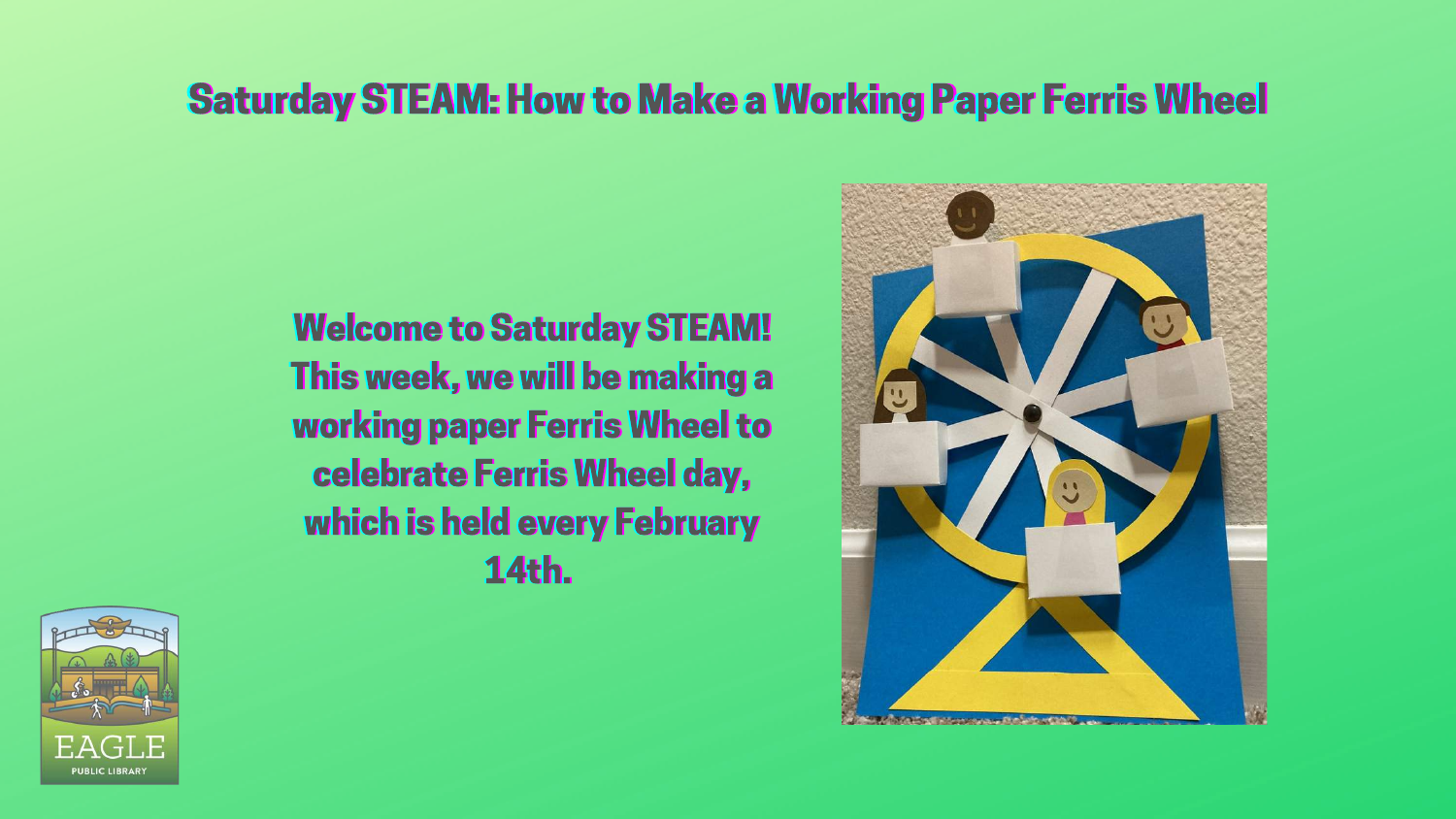#### **Saturday STEAM: How to Make a Working Paper Ferris Wheel**

#### **Supplies:**

- · blue cardstock for background
- · other colors of cardstock for Ferris wheel and riders
- · something large and round to trace
- · pencil
- · scissors
- · paper piercer
- · brads (1 large, 4 small)
- · ruler
- · glue
- **colored pencils**

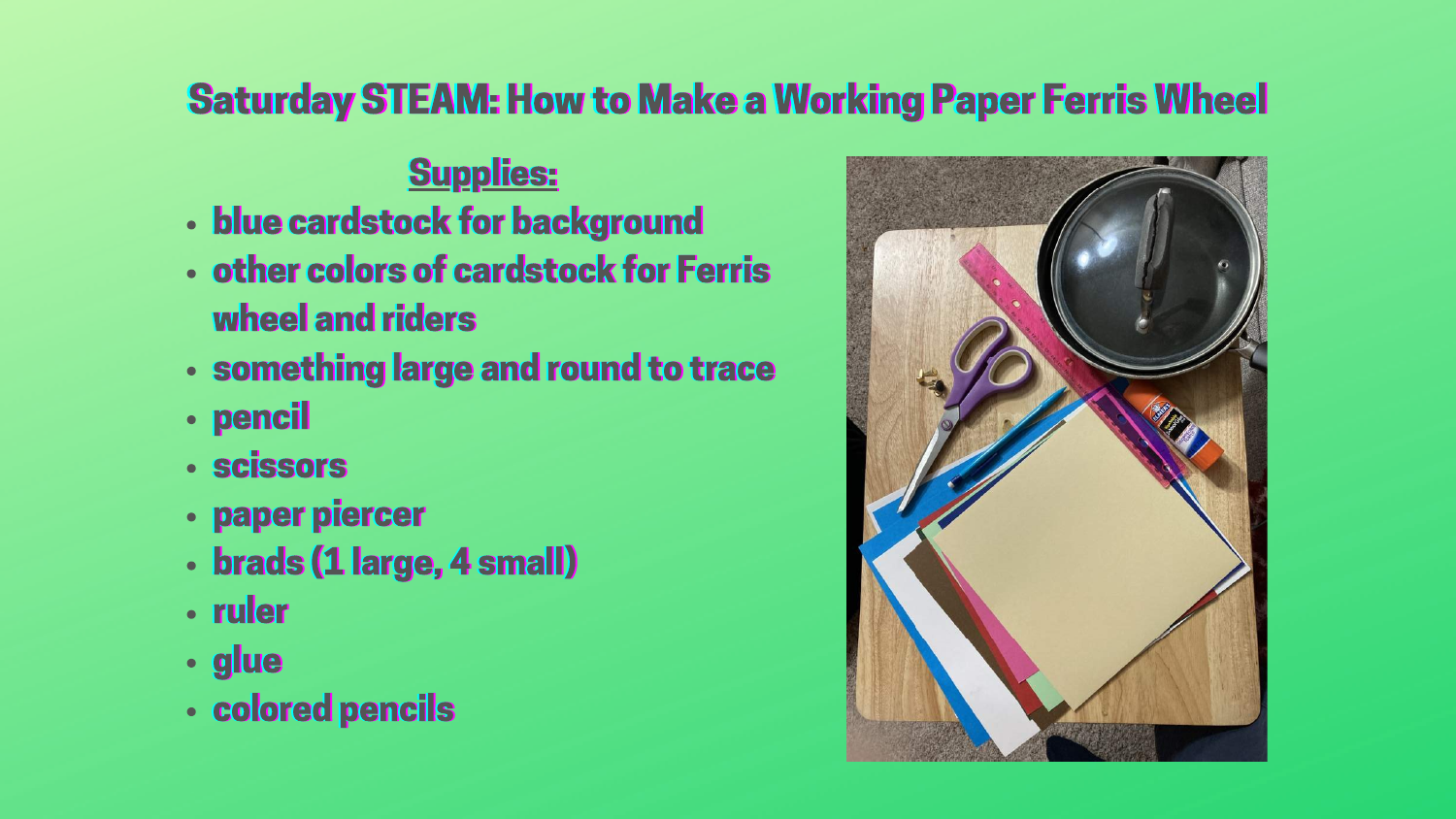

- 
- 



**Using your circular object(s),** trace a large circle with a smaller one inside. Cut the inner circle out to make the wheel of the Ferris wheel.

• Cut 3 strips of paper to make the base of the Ferris wheel.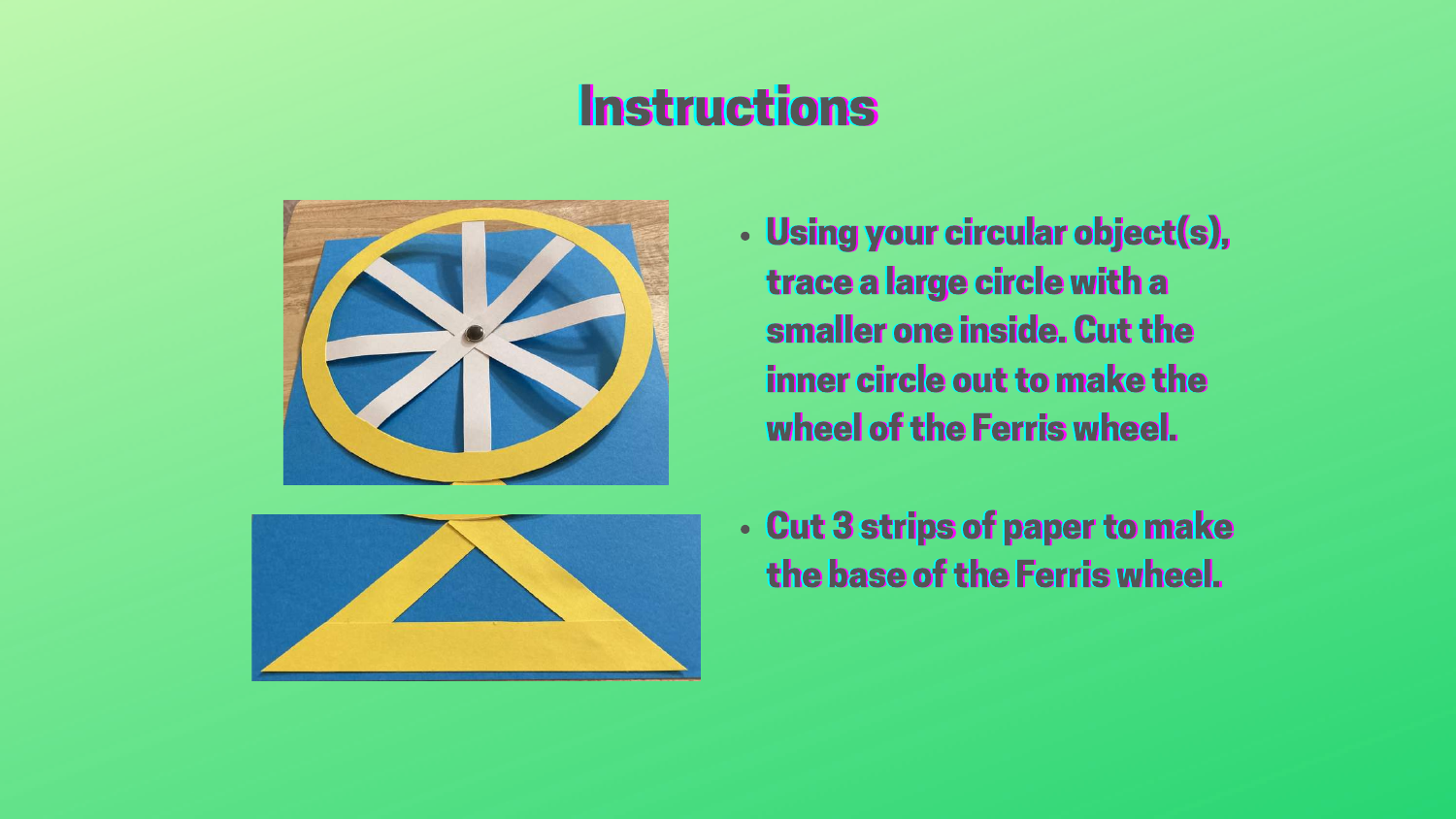

**Cut out four long and skinny** strips for spokes. Punch a hole in the center of each spoke, and connect them with the large brad. Glue the spokes to the large circle. Cut off any excess spoke pieces.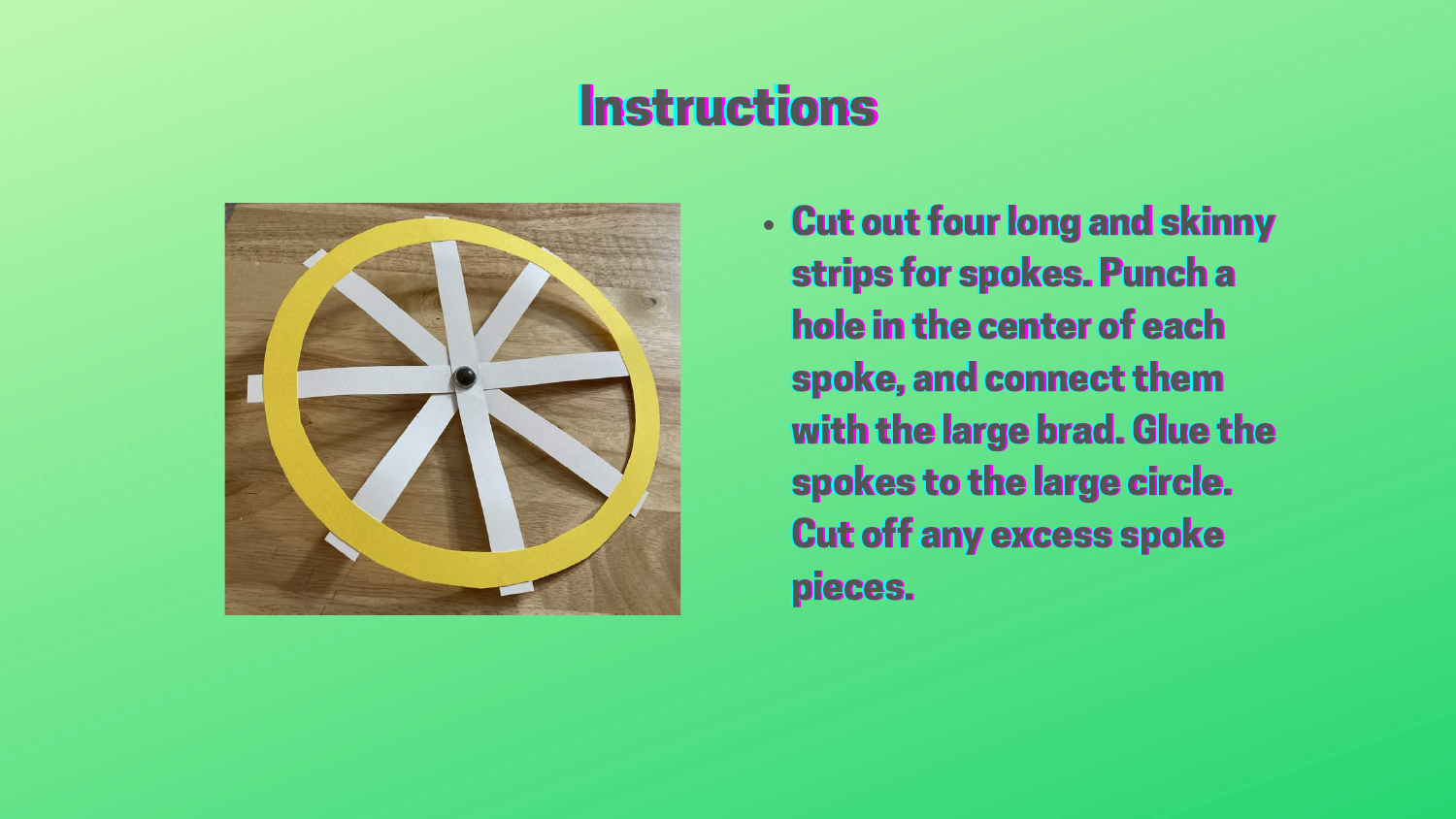$\cdot$  Poke a hole in the center of the blue paper. Put your Ferris wheel brad in the hole. Now your Ferris wheel spins! If you want to, you can skip the brad and your Ferris wheel will not spin. It will be much easier to make. If you do this, you should probably skip all of the brads in later steps.

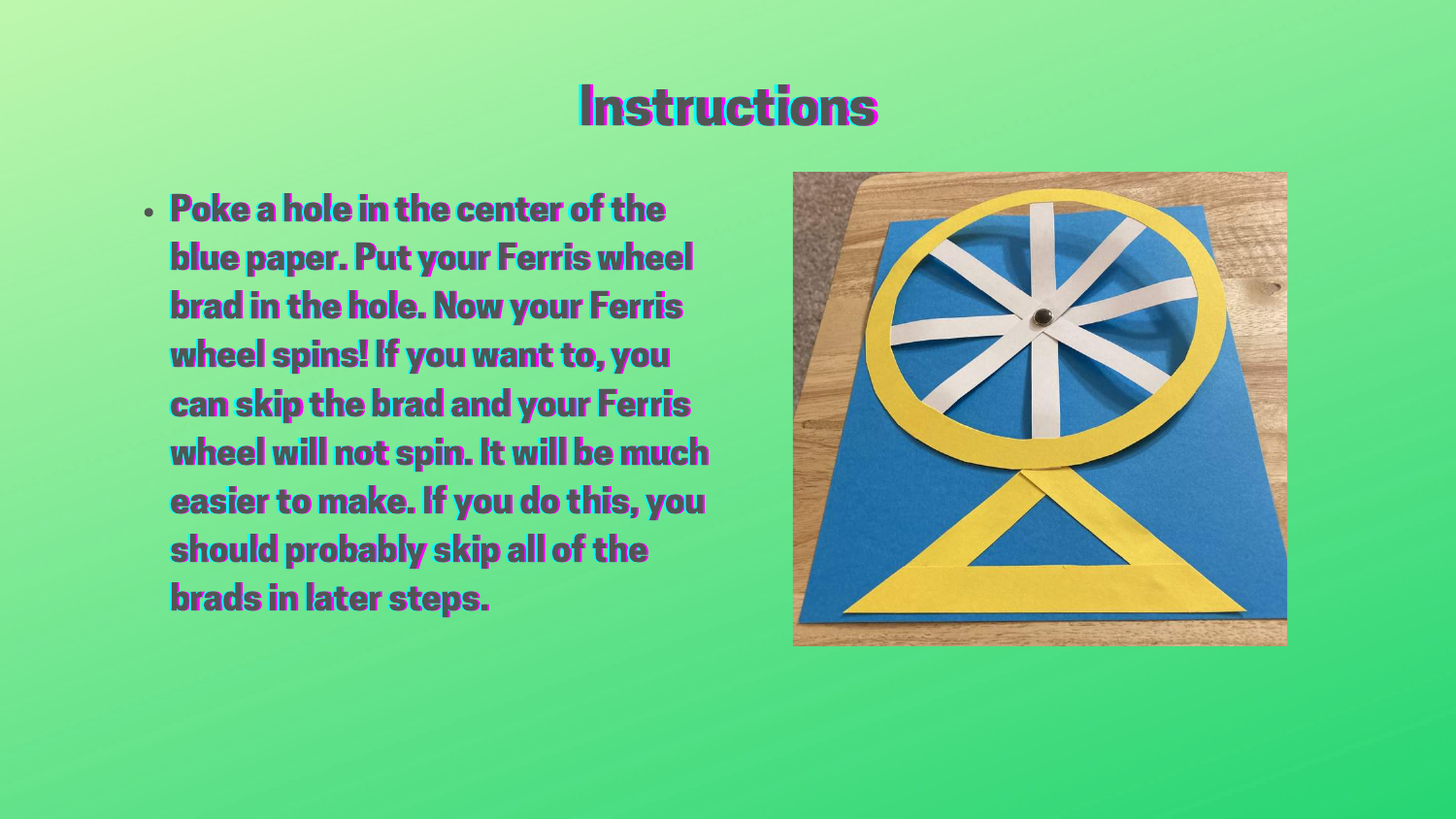- 
- cardstock.
- for gluing.

#### • Make riders for your Ferris wheel using construction paper or

• Make four carts using 2" x 3" rectangles. Fold the sides and the bottom 1/2" and snip a tiny bit along the bottom for 1/2" to make a tab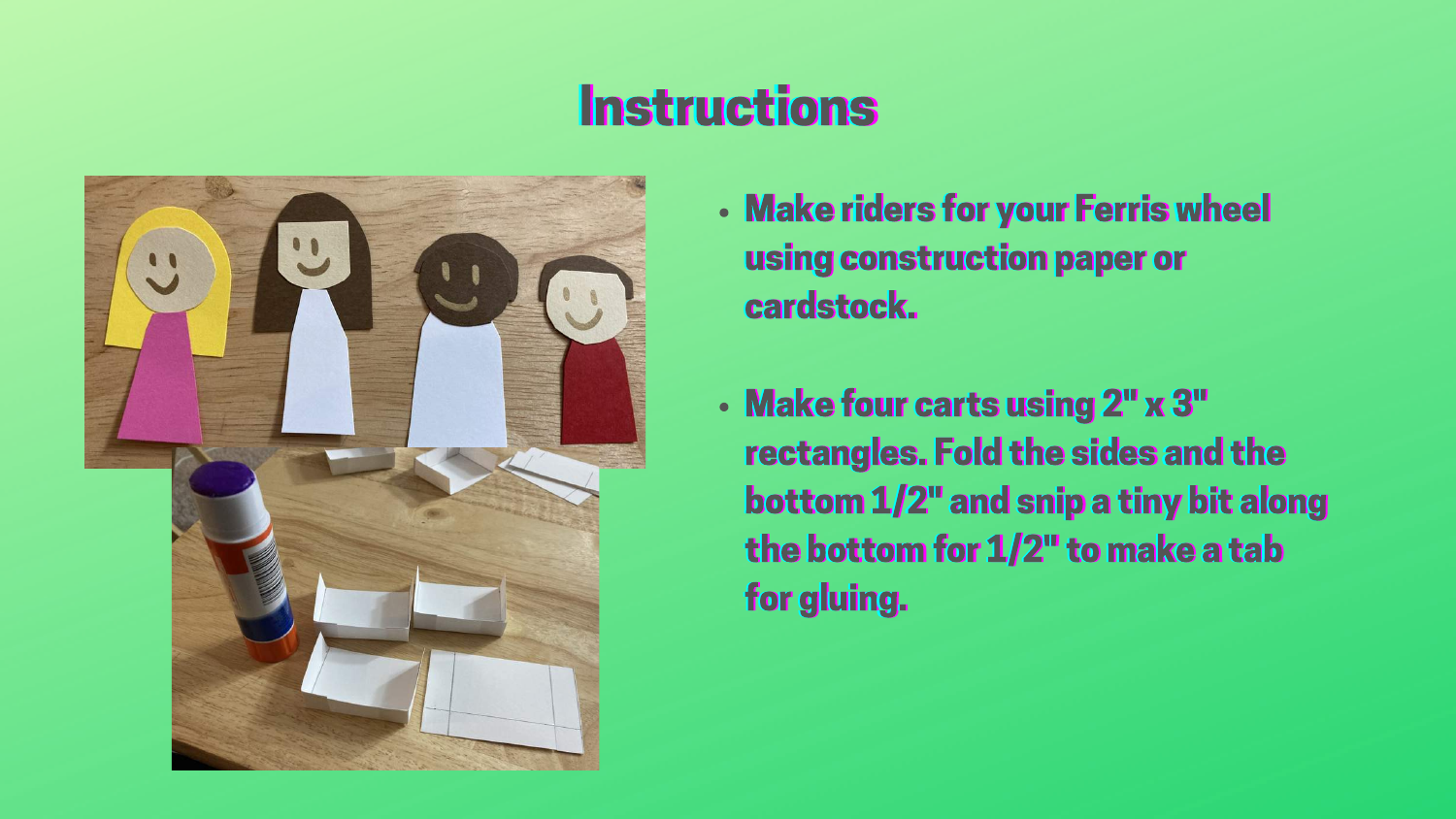

- cart for your riders.
- 

# **. Glue the tabs together to make a** • Glue your riders inside the carts.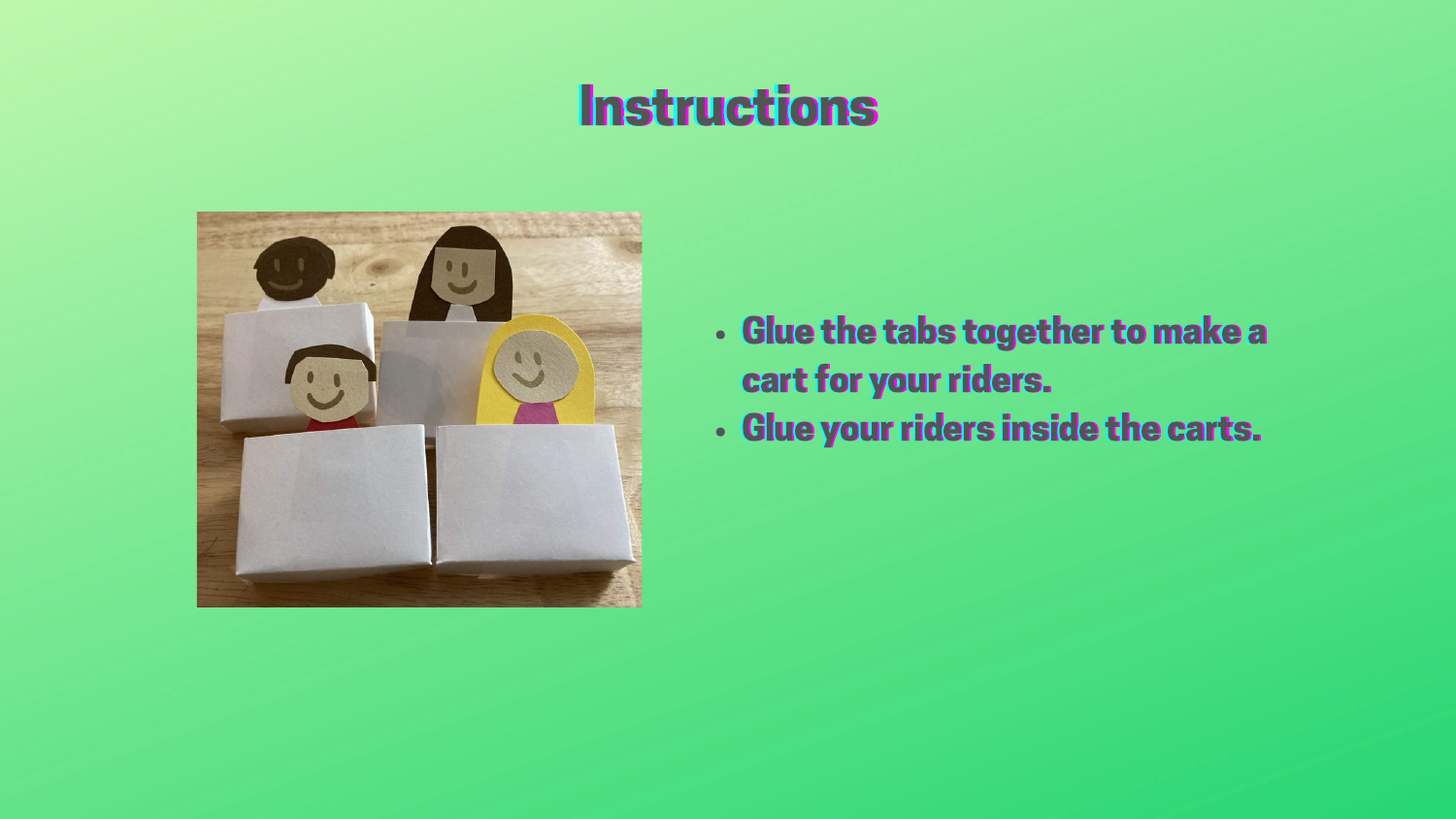

- 
- 

• Cut out four 3" cardstock strips. Fold 1/2" of each end of the strips, then poke a hole in the center of each one for the brad. . Glue to the carts and riders.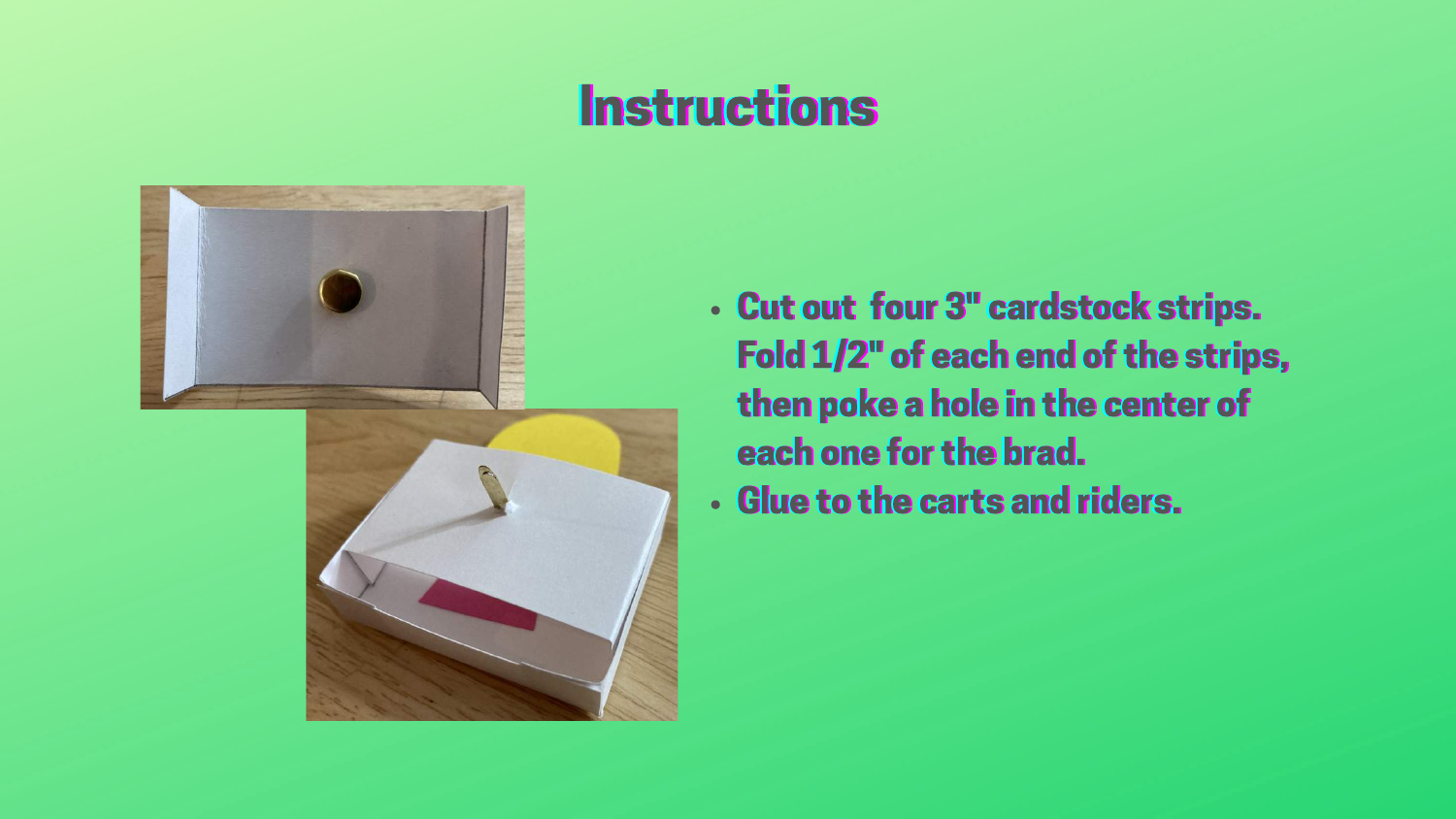

**Ferris wheel.** 

• Poke holes in four of the spokes to hold the carts. Put the brads in each strip to connect the strips to the

· Take it for a spin!